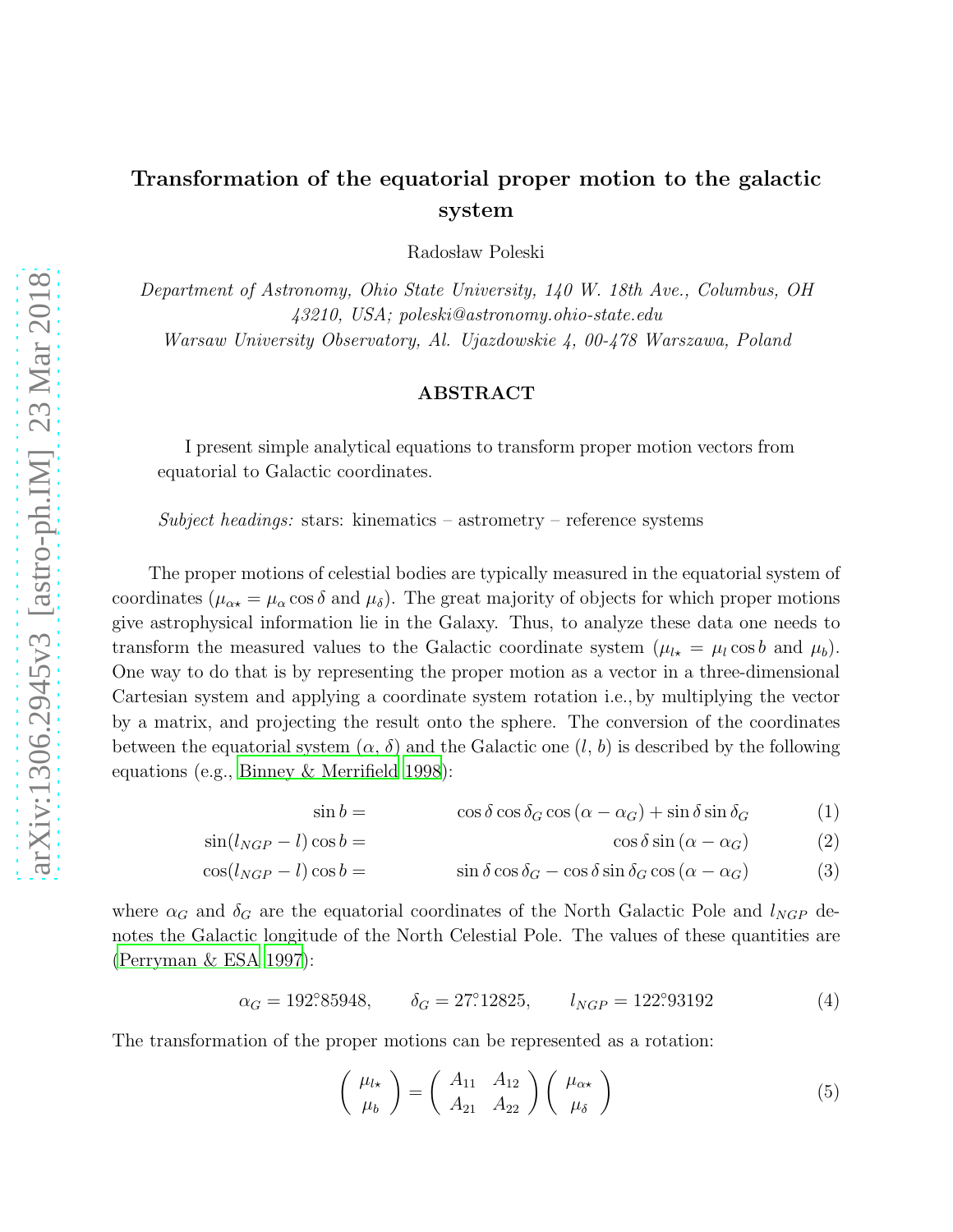where  $A_{11} = \partial \mu_{k}/\partial \mu_{\alpha \star}$  etc. The values of  $A_{21}$  and  $A_{22}$  can be trivially found by differentiat-ing the equation [\(1\)](#page-0-0). At the same time, calculating  $A_{11}$  and  $A_{12}$  by the same method results in some tedious algebra. Instead of doing this, one can use the fact that the rotation matrix has to be orthogonal matrix with the determinant of 1 i.e.,  $A_{11} = A_{22}$  and  $A_{12} = -A_{21}$ . The resulting transformation is:

$$
\begin{pmatrix} \mu_{l\star} \\ \mu_b \end{pmatrix} = \frac{1}{\cos b} \begin{pmatrix} C_1 & C_2 \\ -C_2 & C_1 \end{pmatrix} \begin{pmatrix} \mu_{\alpha\star} \\ \mu_{\delta} \end{pmatrix}
$$
 (6)

where the coefficients  $C_1$ ,  $C_2$  are given by:

$$
C_1 = \sin \delta_G \cos \delta - \cos \delta_G \sin \delta \cos (\alpha - \alpha_G) \tag{7}
$$

$$
C_2 = \cos \delta_G \sin (\alpha - \alpha_G) \tag{8}
$$

The quantity cos b can be calculated as

$$
\cos b = \sqrt{C_1^2 + C_2^2} \tag{9}
$$

The above equations define the way to transform proper motions from equatorial to Galactic coordinates even without direct calculation of the Galactic coordinates of the object. The equations for transformation of proper motions do not appear in many textbooks. They are included in [Smart \(1938](#page-2-0)) and were later reproduced by [Bovy \(2011\)](#page-1-2).

I thank Andy Gould for discussion and Jo Bovy for pointing appropriate references. I also thank Nick Rowell for pointing out inaccuracy. This work was supported by Polish Ministry of Science and Higher Education through the program ,,Iuventus Plus" award No. IP2011 043571.

## REFERENCES

<span id="page-1-0"></span>Binney, J., & Merrifield, M. 1998, Galactic Astronomy

- <span id="page-1-2"></span>Bovy, J. 2011, Dynamical Inference in the Milky Way (PhD dissertation; <http://search.proquest.com/docview/883388353>)
- <span id="page-1-1"></span>Perryman, M. A. C., & ESA, eds. 1997, ESA Special Publication, Vol. 1200, The HIPPAR-COS and TYCHO catalogues. Astrometric and photometric star catalogues derived from the ESA HIPPARCOS Space Astrometry Mission